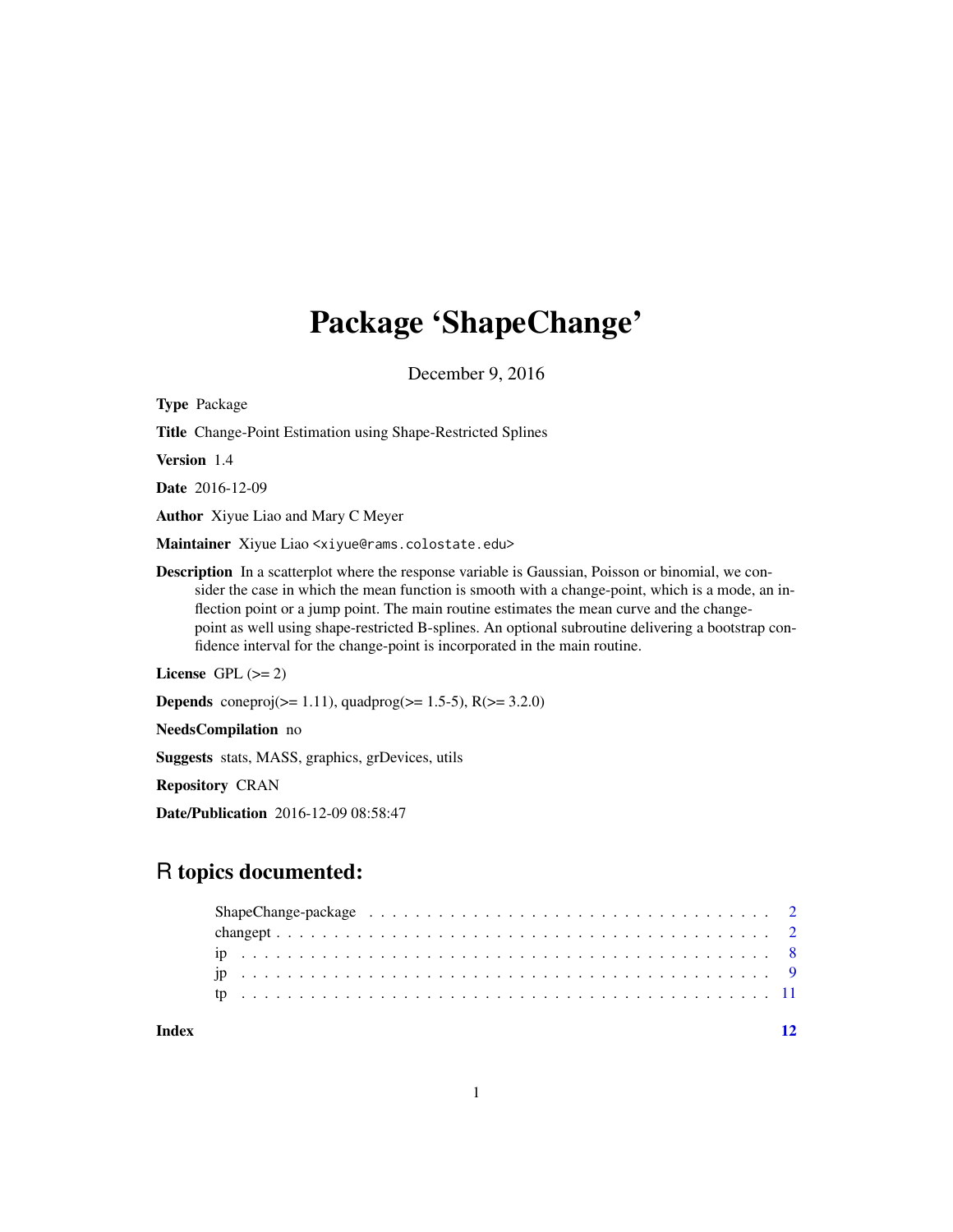<span id="page-1-0"></span>ShapeChange-package *Change-Point Estimation using Shape-Restricted Splines*

#### Description

Given a scatterplot of  $(x_i, y_i)$ ,  $i = 1, \ldots, n$ , where x is the predictor and y is the response which could be Gaussian, Poisson and binomial. The underlying mean curve in this scatterplot is denoted as  $f_m(x)$ , where  $f_m(x)$  is a smooth curve with a change-point m which falls in one of the three categories:

- a mode in a unimodal smooth curve
- an inflection point in a convex-concave (concave-convex) smooth curve
- a jump point in an otherwise smooth curve.

Given the category of the change-point specified by the user, the main routine "changept" estimates the mean curve and the change-point as well using shape-restricted B-splines.

See [changept](#page-1-1) for more details.

#### Details

| Package: | ShapeChange |
|----------|-------------|
| Type:    | Package     |
| Version: | 1.3         |
| Date:    | 2016-03-19  |
| License: | $GPL (= 2)$ |

#### Author(s)

Xiyue Liao and Mary C. Meyer

Maintainer: Xiyue Liao <xiyue@rams.colostate.edu>

<span id="page-1-1"></span>changept *Change-Point Estimation using Shape-Restricted Splines*

#### Description

'changept' is used to estimate the location of the change-point in the underlying mean curve of a scatterplot and the curve as well using shape-restricted B-splines. The change-point falls in one of the three categories: a mode, an inflection point and a jump point.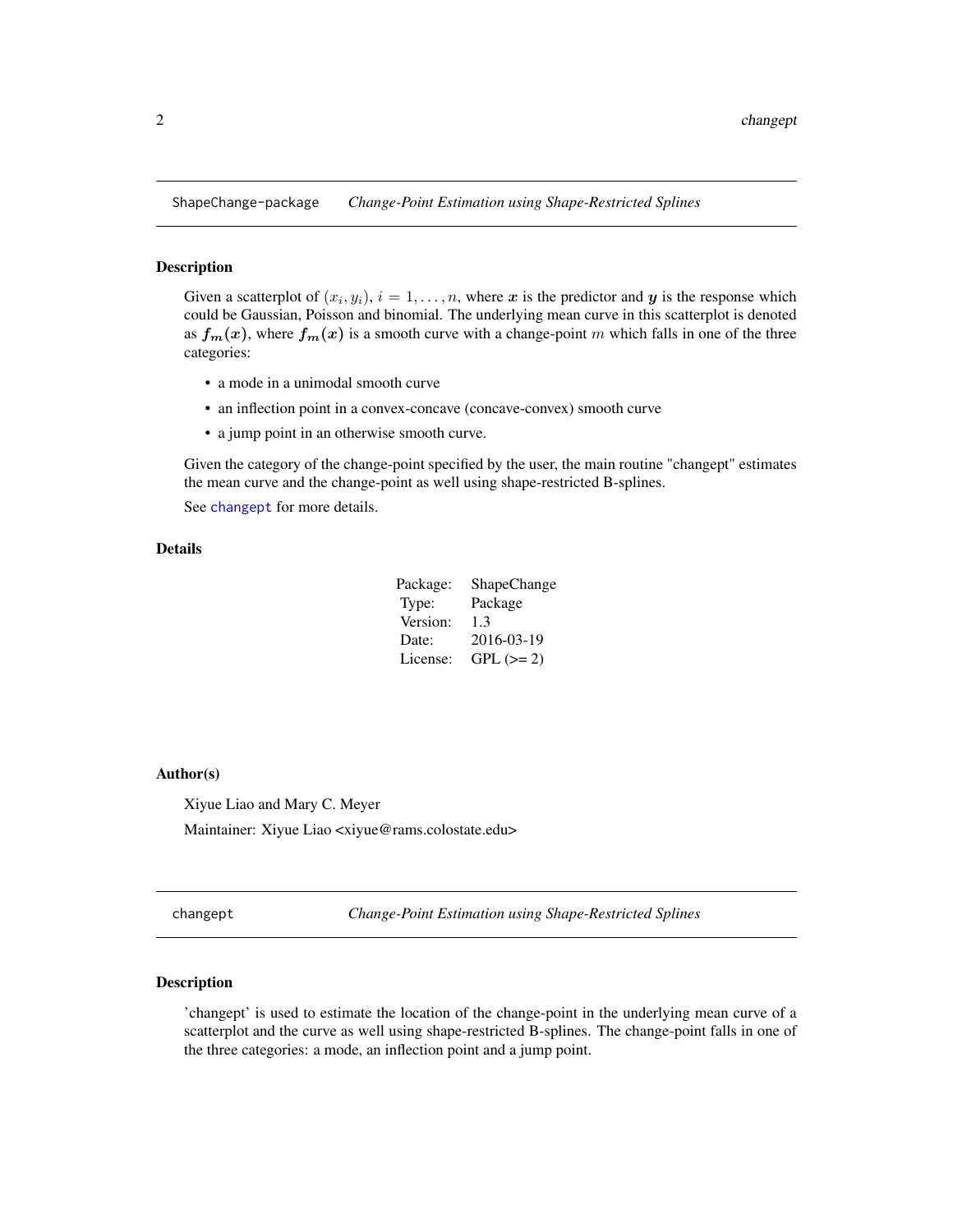#### <span id="page-2-0"></span>changept 3

### Usage

```
changept(formula, family = gaussian(), data = NULL, k = NULL, knots = NULL,
fir = FALSE, q = 3, pnt = FALSE, pen = 0, arp = FALSE, ci = FALSE, nloop = 1e+3,
constr = TRUE, param = TRUE, gcv = FALSE, spl = NULL, dmat = NULL, x1 = NULL, xn = NULL)
```
#### Arguments

| formula | A formula object which gives a symbolic description of the model to be fitted. It<br>has the form "response $\sim$ predictor". The response is a vector of length $n$ and it<br>is from one of the three exponential families: Gaussian, Poisson and binomial.<br>The predictor is a nonparametrically modelled variable with a shape restriction.<br>The user is supposed to indicate the relationship between the underlying mean<br>curve $f_m(x)$ and the predictor x in the following way: |
|---------|-------------------------------------------------------------------------------------------------------------------------------------------------------------------------------------------------------------------------------------------------------------------------------------------------------------------------------------------------------------------------------------------------------------------------------------------------------------------------------------------------|
|         | Assume that $f_m(x)$ is the underlying mean curve and x is the predictor:                                                                                                                                                                                                                                                                                                                                                                                                                       |
|         | • tp(x, sh = 1): $f_m(x)$ is unimodal (increasing-decreasing) with a mode at<br>$m$ . See tp for more details.                                                                                                                                                                                                                                                                                                                                                                                  |
|         | • ip(x, sh = 1): $f_m(x)$ is convex-concave with an inflection point at m. See<br>ip for more details.                                                                                                                                                                                                                                                                                                                                                                                          |
|         | • jp(x, trd1 = -1, trd2 = -1, up = TRUE): $f_m(x)$ has a jump point at m and<br>smooth otherwise. It is non-increasing in a subinterval which is made of<br>two consecutive knots and contains the jump point m. $t_p \le m \le t_{p+1}$ , $p =$<br>$1, \ldots, k-1$ and k is the number of knots. See jp for more details.                                                                                                                                                                     |
| family  | A parameter indicating the error distribution and link function to be used in the<br>model. It can be a character string naming a family function or the result of a call<br>to a family function. This is borrowed from the glm routine in the stats package.<br>There are three families used in changept: Gaussian, Poisson and binomial.                                                                                                                                                    |
| data    | An optional data frame, list or environment containing the variables in the model.<br>The default is data = NULL.                                                                                                                                                                                                                                                                                                                                                                               |
| k       | The number of knots. When it is NULL, $k$ will be determined inside the changept<br>routine according to the length of the predictor $x$ ; otherwise, the user-defined $k$<br>is used to create the knots. The default is NULL.                                                                                                                                                                                                                                                                 |
| knots   | The knots used to smoothly constrain a predictor. When it is NULL, a vector<br>of knots will be created inside the changept routine; otherwise, the user-defined<br>knots are used. The default is NULL. If both k and knots are defined by the user,<br>only the knots parameter will be used.                                                                                                                                                                                                 |
| fir     | The parameter is used only when the change-point is an inflection point. When<br>fir is TRUE, the estimated curve is constrained to be increasing at two end points.<br>This is useful given the a priori information that the underlying mean curve is<br>increasing over the whole interval, e.g., a growth curve. The default is FALSE.                                                                                                                                                      |
| q       | The degree of penalty. It can be 1, 2 or 3. The default is $q = 3$ .                                                                                                                                                                                                                                                                                                                                                                                                                            |
| pnt     | Logical flag indicating if or not penalized B-splines are used. When pnt is<br>TRUE, penalized B-splines are used; otherwise, unpenalized B-splines are used.<br>The default is $pnt = FALSE$ .                                                                                                                                                                                                                                                                                                 |
| pen     | The penalty term when penalized B-splines are used. It can only be a non-<br>negative real number. When the user chooses penalized B-splines, the penalty                                                                                                                                                                                                                                                                                                                                       |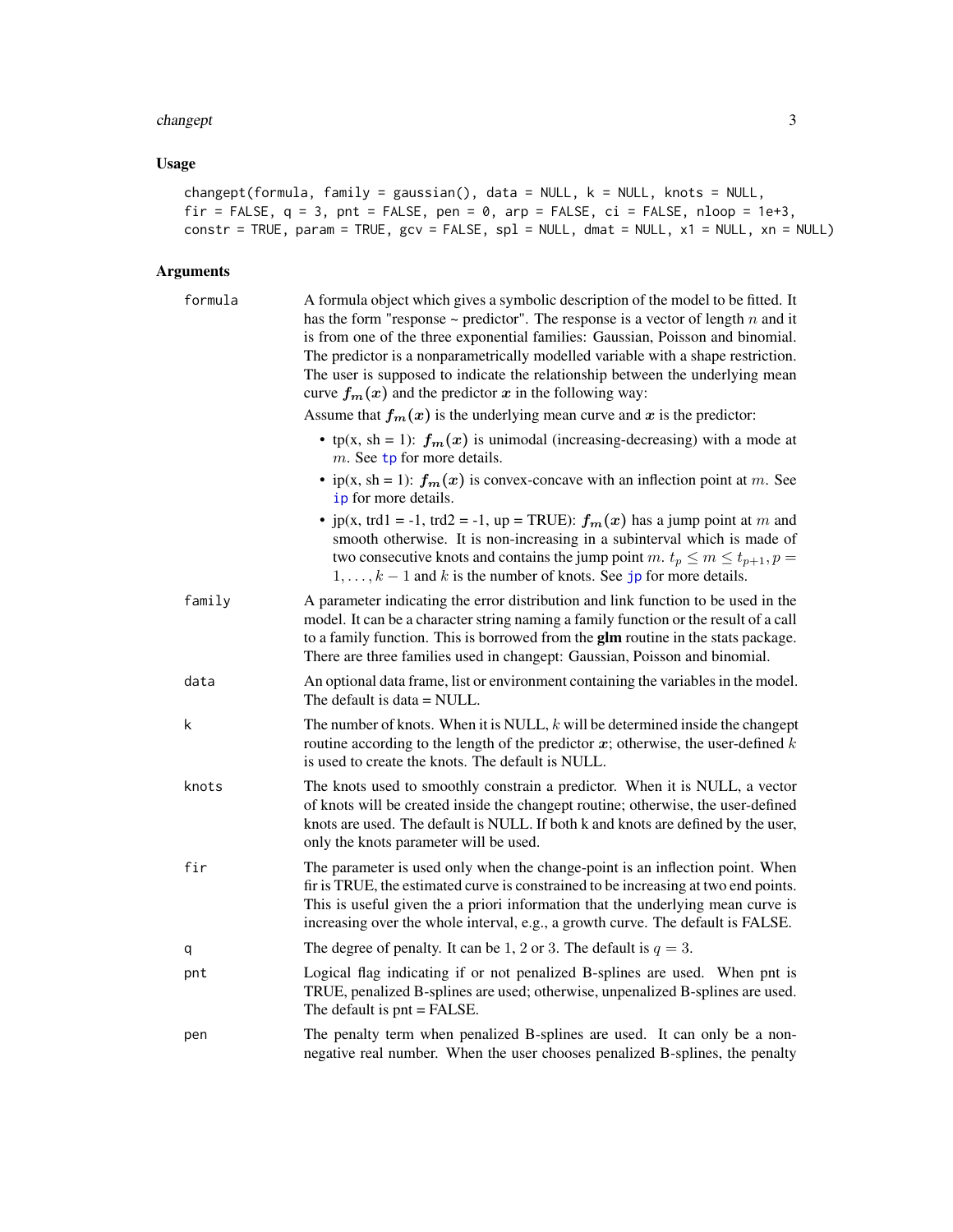<span id="page-3-0"></span>

|        | term is determined inside the main routine if it is not defined by the user; other-<br>wise, the user-defined value is used. The default is $pen = 0$ .                                                                                                                                                                                                                                                                            |
|--------|------------------------------------------------------------------------------------------------------------------------------------------------------------------------------------------------------------------------------------------------------------------------------------------------------------------------------------------------------------------------------------------------------------------------------------|
| arp    | Logical flag indicating if or not the error term is from a stationary autoregressive<br>process of order p, where $p \in \{1, 2, 3, 4\}$ . When arp is TRUE, the error term is<br>assumed to follow an $AR(p)$ process; otherwise, it is assumed to be Gaussian.<br>The default is $arp = FALSE$ .                                                                                                                                 |
| сi     | Logical flag. If ci is TRUE, a $95\%$ bootstrap confidence interval of m will be<br>delivered. The default is $ci = FALSE$ .                                                                                                                                                                                                                                                                                                       |
| nloop  | The number of simulations used to get a bootstrap confidence interval for the<br>change-point m when ci is TRUE. The default is nloop = $1e+3$ .                                                                                                                                                                                                                                                                                   |
| constr | Logical flag. It is used when $m$ is a jump point. If constr is FALSE, no shape<br>constraint is imposed on the estimated curve; otherwise, a shape constraint is<br>imposed on the estimated curve in a subinterval which is made of two consec-<br>utive knots and contains the jump point m. $t_p \le m \le t_{p+1}, p = 1, , k-1$<br>and $k$ is the number of knots. See jp for more details. The default is constr =<br>TRUE. |
| param  | Logical flag indicating if or not parametric bootstrapping is used. When param<br>is TRUE, parametric bootstrapping is used; otherwise, nonparametric bootstrap-<br>ping is used. The default is param = TRUE.                                                                                                                                                                                                                     |
| gcv    | Logical flag indicating if or not the penalty term may be chosen through gener-<br>alized cross-validation (GCV) methods when $pen = TRUE$ . The default is gcv<br>= FALSE. See Meyer, M.C. (2012) Constrained Penalized Splines. Canadian<br>Journal of Statistics $40(1)$ , 190–206 for more details.                                                                                                                            |
| spl    | This parameter is of no interest to the user.                                                                                                                                                                                                                                                                                                                                                                                      |
| dmat   | This parameter is of no interest to the user.                                                                                                                                                                                                                                                                                                                                                                                      |
| x1     | This parameter is of no interest to the user.                                                                                                                                                                                                                                                                                                                                                                                      |
| xn     | This parameter is of no interest to the user.                                                                                                                                                                                                                                                                                                                                                                                      |

#### Details

Given a scatterplot of  $(x_i, y_i)$ ,  $i = 1, \ldots, n$ , where x is the predictor and y is the response which could be Gaussian, Poisson and binomial. The underlying mean curve in this scatterplot is denoted as  $f_m(x)$ , where  $f_m(x)$  is a smooth curve with a change-point m which falls in one of the three categories:

- a mode in a unimodal smooth curve
- an inflection point in a convex-concave (concave-convex) smooth curve
- a jump point in an otherwise smooth curve.

For the unimodal case, quadratic B-splines are used; for the inflection-point case, cubic Bsplines are used; for the jump-point case, quadratic B-splines along with two extra basis functions, i.e., the ramp basis function and the jump basis function are used. The ramp basis function ensures that the slope of the estimated mean curve on the left of the jump point could be different from that on the right of the jump point. The jump basis function ensures that the estimated mean curve has an upward or downward jump.

In each case, the user can choose unpenalized or penalized regression. For the unimodal case, the penalized regression is strongly suggested for its smoothness and robustness in terms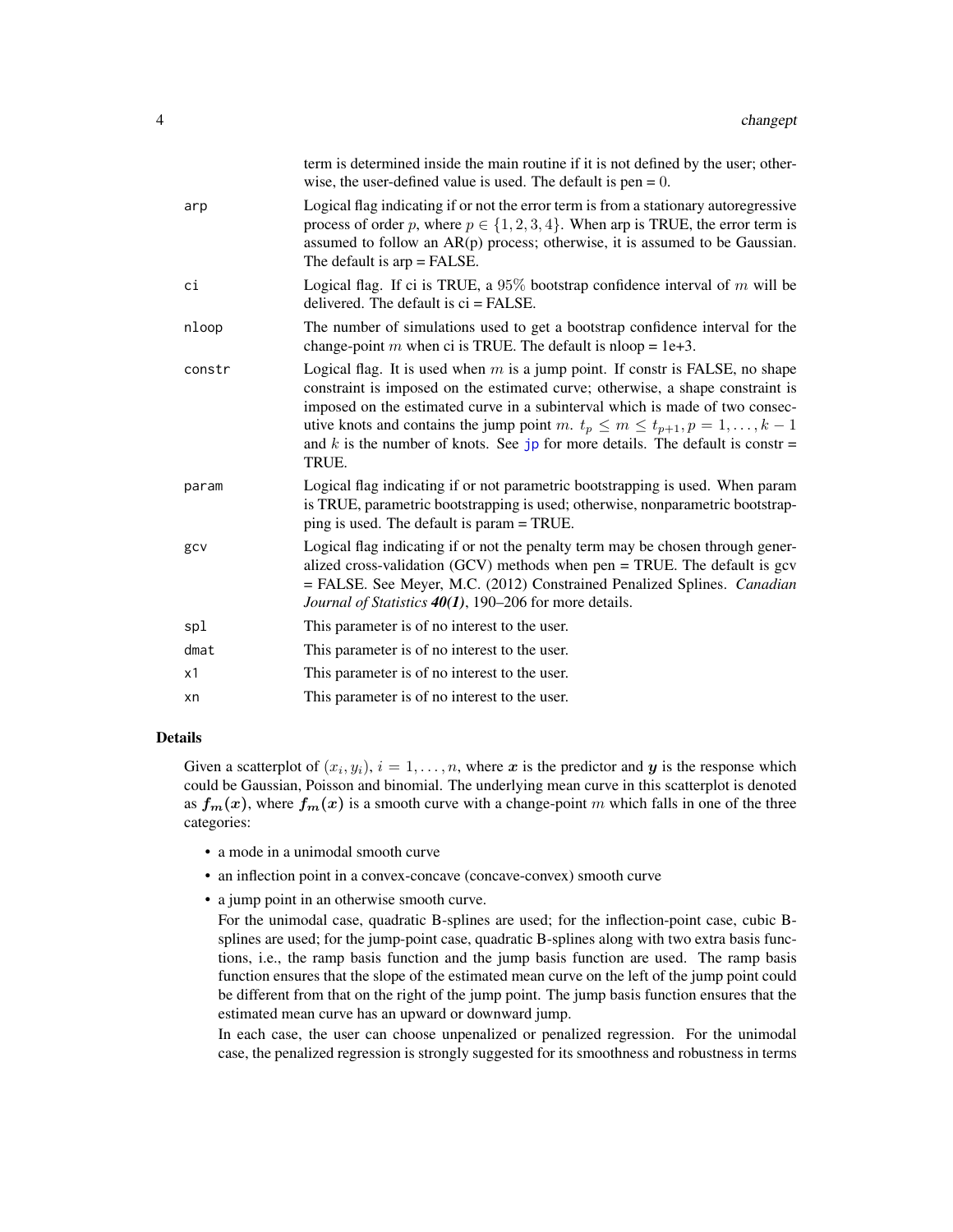#### <span id="page-4-0"></span>changept 5

of the number and the placement of knots, especially when the response is binomial; for the jump-point case, the user can choose to make a shape-restricted fit or not by setting the parameter constr to be TRUE or FALSE. If constr is TRUE, a jump point will be detected and the monotonicity of the mean curve will be constrained in a subinterval which is made of two consecutive knots and contains the jump point m; otherwise, a jump point will be detected without any shape restriction on the mean curve.

A parametrically modelled categorical covariate can be included in the model for the unimodal case and the jump-point case. However, it cannot be included in the model for the inflectionpoint case if the response is binomial, since the problem of estimating an inflection point is not well-defined then.

In addition, the user can get a  $95\%$  bootstrap confidence interval of m by setting the logical parameter ci to be TRUE. The default number of simulations to get such a confidence interval is 1e+3, which is defined by the parameter nloop. The genetic routine plot can be used to show some estimated results including  $\hat{f}_{\hat{m}}$ ,  $\hat{m}$  and a 95% bootstrap confidence interval of m if it is available.

See references cited in this section for more details.

### Value

| chpt       | The estimated change-point $\hat{m}$ .                                                                                                                                                                                              |
|------------|-------------------------------------------------------------------------------------------------------------------------------------------------------------------------------------------------------------------------------------|
| knots      | The knots used in the regression.                                                                                                                                                                                                   |
| fhat       | The estimated mean curve $\hat{f}_{\hat{m}}$ .                                                                                                                                                                                      |
| fhat_x     | The estimated mean curve $\hat{f}_{\hat{m}}$ in the constrained predictor.                                                                                                                                                          |
| fhat_eta   | The estimated systematic component given that the response is binomial or Pois-<br>son and the change-point is a mode or a jump point.                                                                                              |
| fhat_eta_x | The estimated systematic component in the constrained predictor given that the<br>response is binomial or Poisson and the change-point is a mode or a jump point.                                                                   |
| coefs      | The estimated coefficients of the B-spline basis functions for the shape-restricted<br>predictor and the matrix whose columns represent the parametrically modelled<br>categorical covariate if the user includes any in the model. |
| zcoefs     | The estimated coefficients of the matrix whose columns represent the paramet-<br>rically modelled categorical covariate if the user includes any in the model.                                                                      |
| cibt       | A 95% bootstrap confidence interval of $m$ given that the parameter ci is TRUE.                                                                                                                                                     |
| categ      | The category of the change-point to be estimated. Three categories are included,<br>i.e., a mode, an inflection point and a jump point.                                                                                             |
| sh         | The sh parameter defined in the symbolic routine tp or ip in a changept formula.                                                                                                                                                    |
| X          | The shape-restricted predictor vector.                                                                                                                                                                                              |
| У          | The response vector.                                                                                                                                                                                                                |
| xnm        | The name of the shape-restricted predictor.                                                                                                                                                                                         |
| znm        | The name of the parametrically modelled categorical covariate.                                                                                                                                                                      |
| ynm        | The name of the response variable.                                                                                                                                                                                                  |
| m_i        | The centering value for the ramp edge in the jump-point case.                                                                                                                                                                       |
| pos        | The position of the knot $t_p$ such that $t_p \le m \le t_{p+1}, p = 1, \ldots, k-1$ and k is<br>the number of knots.                                                                                                               |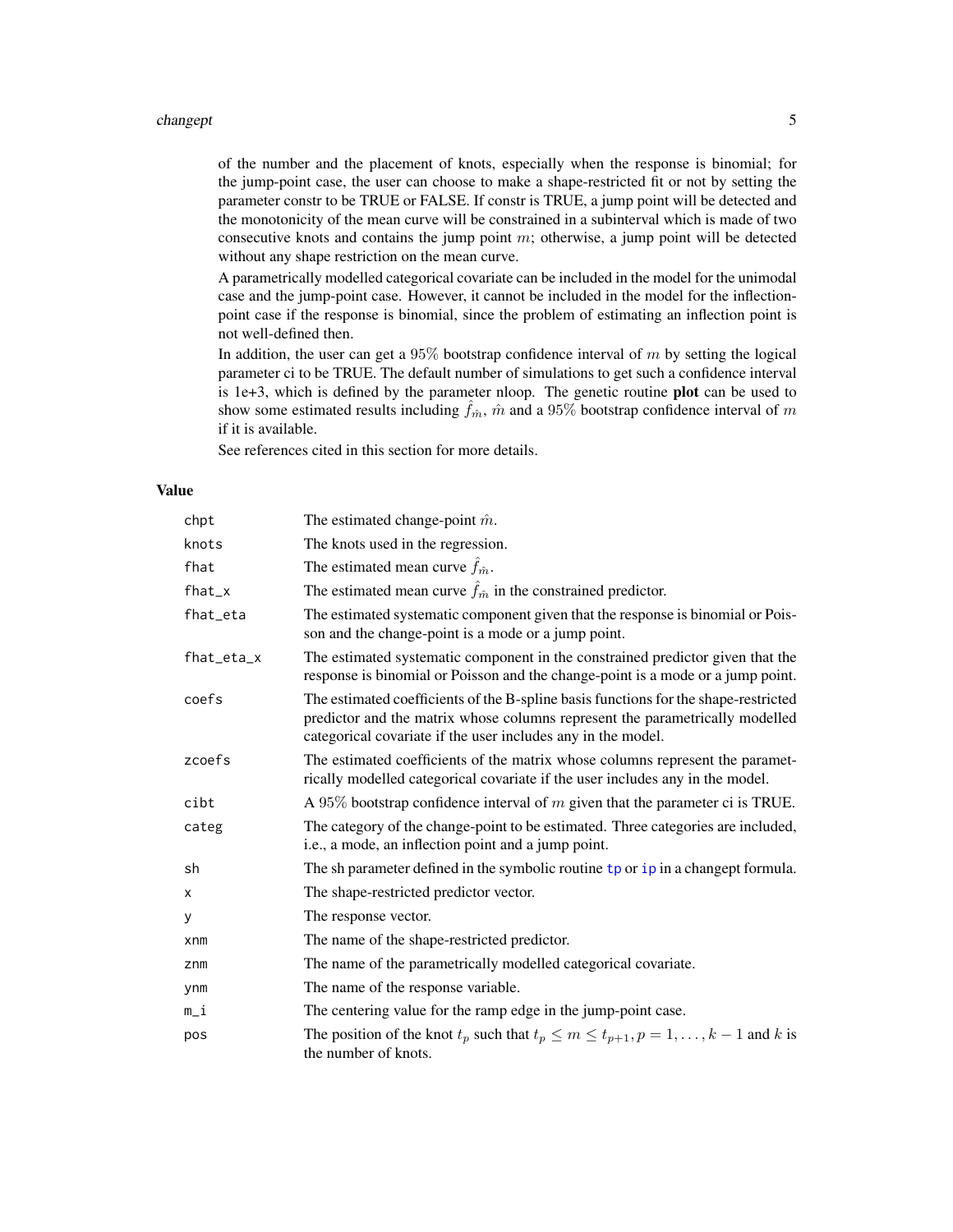| sub     | The subinterval in which constrained regression is made for the jump-point case.<br>It is of the form $[t_p, t_p+1]$ . $t_p \le m \le t_{p+1}, p = 1, \ldots, k-1$ and k is the number<br>of knots.                              |
|---------|----------------------------------------------------------------------------------------------------------------------------------------------------------------------------------------------------------------------------------|
| family  | The family parameter in a changept formula.                                                                                                                                                                                      |
| wt.iter | Logical flag indicating if or not iteratively re-weighted cone projections may<br>be used. If the response is Gaussian, then wt. iter $=$ FALSE; if the response is<br>binomial or Poisson, then wt.iter = TRUE.                 |
| zmat    | A matrix whose columns represent the parametrically modelled categorical co-<br>variate if the user includes any in the model. The user can choose to include a<br>constant vector in it or not. It must be of full column rank. |
| vals    | A vector storing the smallest value of each categorical variable defined as a<br>factor(matrix).                                                                                                                                 |
| is_fac  | Logical flag showing if a categorical variable is a factor(matrix) or not.                                                                                                                                                       |
| zid     | A vector keeping track of the position of the categorical variable in a changept<br>formula.                                                                                                                                     |
| zid1    | A vector keeping track of the beginning position of the levels(columns) of the<br>categorical variable defined as a factor(matrix).                                                                                              |
| zid2    | A vector keeping track of the end position of the levels (columns) of the categor-<br>ical variable defined as a factor(matrix).                                                                                                 |
| tms     | The terms object extracted by the generic function terms from a changept fit.<br>See the official help page (http://stat.ethz.ch/R-manual/R-patched/library/<br>stats/html/terms.html) of the terms function for more details.   |
| msbt    | A bootstrap distribution of $m$ given that the parameter ci is TRUE.                                                                                                                                                             |
| bmat    | A matrix whose columns are the B-spline basis functions for the shape-restricted<br>predictor.                                                                                                                                   |
| phi     | The estimated vector of autoregressive coefficients when the error term is as-<br>sumed to follow an $AR(p)$ process.                                                                                                            |
| sig     | The estimated variance of the white noise of the error term when the error term<br>is assumed to follow an $AR(p)$ process.                                                                                                      |
| aics    | A matrix of AIC values delivered when the error term is assumed to follow an<br>$AR(p)$ process.                                                                                                                                 |
| lambda  | The penalty term chosen when penalized B-splines are used.                                                                                                                                                                       |
| edfc    | The constrained effective degrees of freedom in the final fit when penalized B-<br>splines are used.                                                                                                                             |
| edfs    | A vector of unconstrained effective degrees of freedom when penalized B-splines<br>are used.                                                                                                                                     |
| lams    | A vector of penalty terms corresponding to a vector of unconstrained effective<br>degrees of freedom when penalized B-splines are used.                                                                                          |
| phisbt  | The bootstrap distribution of the vector of estimated autoregressive coefficients<br>when the error term is assumed to follow an $AR(p)$ process.                                                                                |
| sigsbt  | The bootstrap distribution of the estimated variance of the white noise of the<br>error term when the error term is assumed to follow an $AR(p)$ process.                                                                        |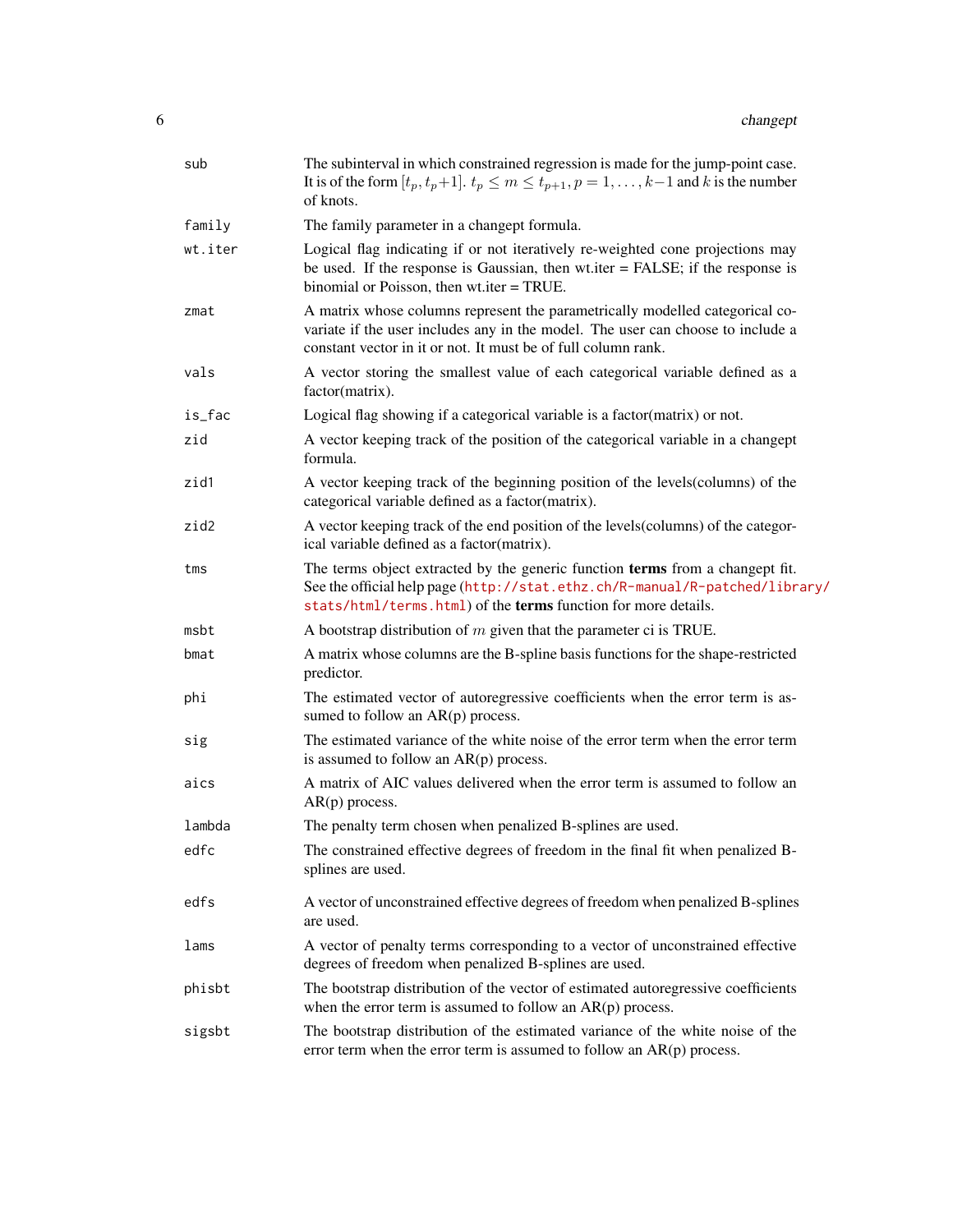#### <span id="page-6-0"></span>changept 7 and 2008 and 2008 and 2008 and 2008 and 2008 and 2008 and 2008 and 2008 and 2008 and 2008 and 2008 and 2008 and 2008 and 2008 and 2008 and 2008 and 2008 and 2008 and 2008 and 2008 and 2008 and 2008 and 2008 and

#### Author(s)

Xiyue Liao and Mary C Meyer

#### References

Meyer, M. C. (2008) Inference using shape-restricted regression splines. *Annals of Applied Statistics 2(3)*, 1013–1033.

Meyer, M.C. (2012) Constrained Penalized Splines. *Canadian Journal of Statistics 40(1)*, 190–206.

Meyer, M. C. (2013b) A simple new algorithm for quadratic programming with applications in statistics. *Communications in Statistics 42(5)*, 1126–1139.

Liao, X. and M. C. Meyer (2014) coneproj: An R package for the primal or dual cone projections with routines for constrained regression. *Journal of Statistical Software 61(12)*, 1–22.

Wang, H., Meyer, M.C., and Opsomer, J.D. (2013) Constrained Spline Regression in the Presence of AR(p) Errors. *Journal of Nonparametic Statistics 25(4)*, 809–827.

#### See Also

[tp](#page-10-1), [ip](#page-7-1), [jp](#page-8-1)

#### Examples

```
# Example 1: the response is normal
# the underlying mean curve has an inflection point at .5 and it is concave-convex
n = 100inflect = .5x = \text{seq}(1/n, 1, \text{length} = n)set.seed(123)
y = 50 * (x - inflect)^3 + rnorm(n, sd = 1)ans = changept(y \sim ip(x, sh = -1))
plot(ans)
# Example 2: the response is binomial
# the underlying mean curve has an inflection point at .5 and it is convex-concave
n = 100
x = \text{seq}(1/n, 1, \text{length} = n)mu = exp(8 \times x - 4) / (1 + exp(8 \times x - 4))set.seed(123)
y = rbinom(n, size = 1, prob = mu)
ans = changept(y \sim ip(x), family = binomial())
plot(ans)
# Example 3: the response is normal
# the underlying mean curve is unimodal with a mode at .5
n = 100
SD = .1x = \text{seq}(1/n, 1, \text{length} = n)
```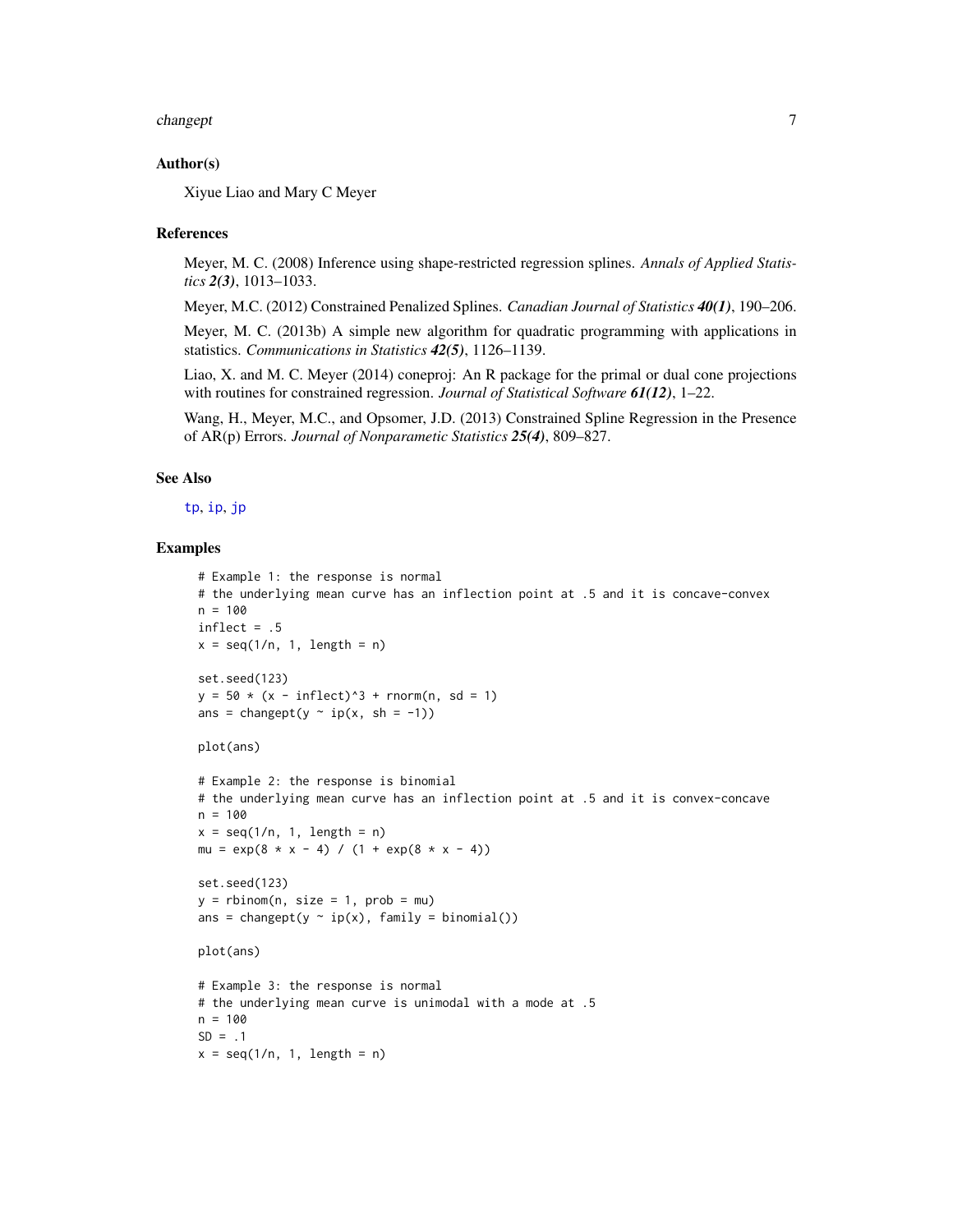```
mode = .5set.seed(123)
y = -6 \times (x - .5)^2 + \text{rnorm}(n, \text{sd} = SD)ans = changept(y \sim tp(x))
plot(ans)
# Example 4: the response is binomial
# the underlying mean curve is unimodal with a mode at .5
n = 200
x = seq(1/n, 1, length = n)mu = .9 - 2.5 * (x - .5)^2set.seed(123)
y = rbinom(n, size = 1, prob = mu)
ans = changept(y \sim tp(x), family = binomial(), k = 10, pnt = TRUE)
plot(ans)
# Example 5:
library(datasets)
# Nile River Data Set: Nile river flow is the response
# an abrupt downward jump in the river flow occurred around the year 1898
# the river flow is non-decreasing on both sides of the jump point
data(Nile)
yrs = 1871:1970
ans = changept(Nile \sim jp(yrs, up = FALSE, trd1 = 1, trd2 = 1), data = Nile)
plot(ans)
```
<span id="page-7-1"></span>ip *Specify an Inflection-Point Category in a CHANGEPT Formula*

#### Description

A symbolic routine to define that the underlying mean curve has an inflection-point in the formula argument to changept.

#### Usage

 $ip(x, sh = 1)$ 

#### Arguments

| X. | The predictor vector.                                                                                                                                                     |
|----|---------------------------------------------------------------------------------------------------------------------------------------------------------------------------|
| sh | If sh is 1, then the estimated curve is convex-concave; if sh is $-1$ , it is concave-<br>convex. Note that when the response is binomial or Poisson, sh is always 1. The |
|    | default is $sh = 1$ .                                                                                                                                                     |

<span id="page-7-0"></span>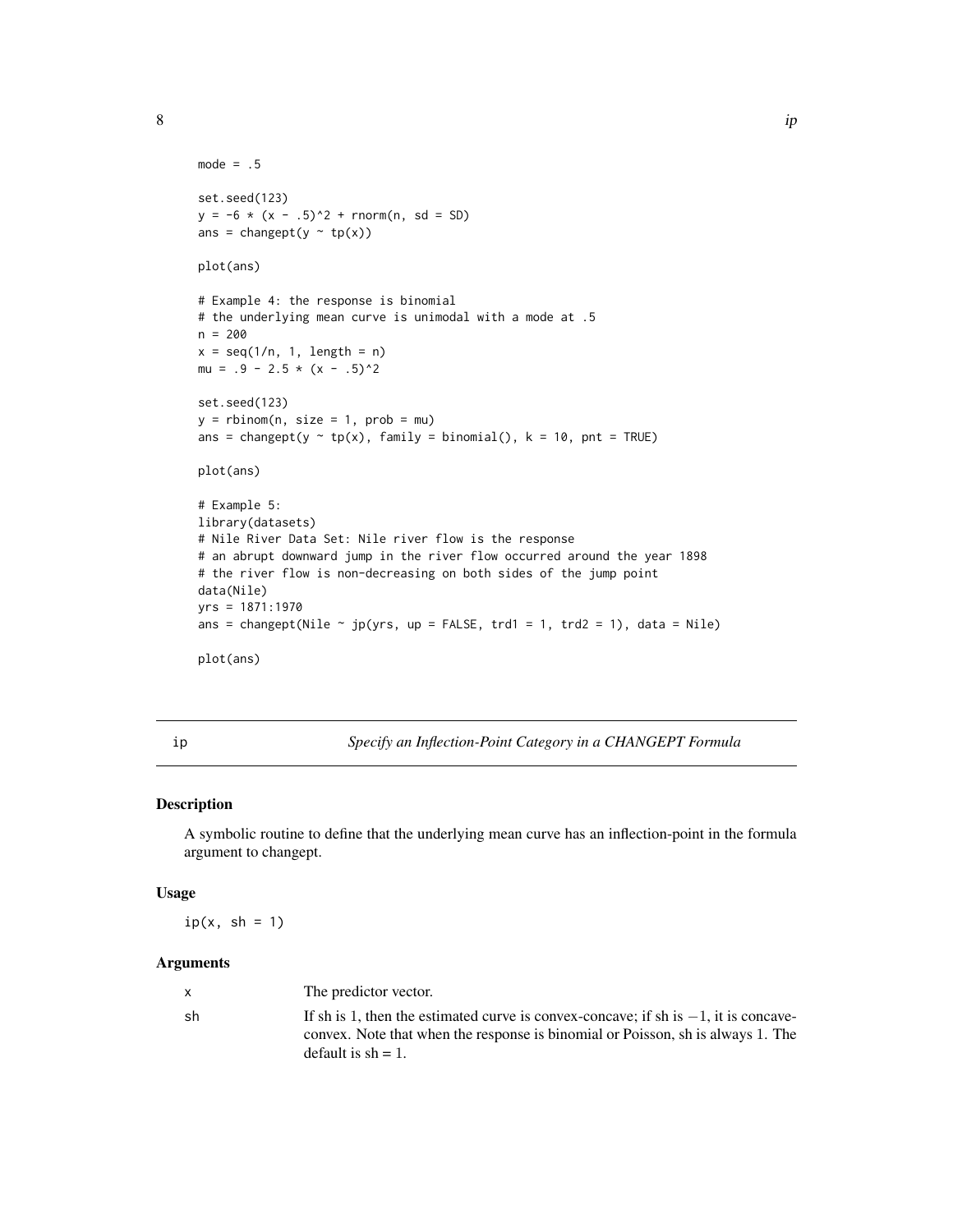#### <span id="page-8-0"></span>Value

The vector "x" with three attributes, i.e., nm: the name of x; categ: the category of the change-point, "inflect"; sh: the shape constraint on the estimated curve: 1 (convex-concave) or −1 (concaveconvex).

The nm and categ attributes are used in the plot routine; the sh attribute is used to set up a shapeconstrained regression.

#### Author(s)

Xiyue Liao

#### See Also

[tp](#page-10-1), [jp](#page-8-1)

#### Examples

```
# the underlying mean curve is a non-decreasing growth curve
# with an inflection point at .5 and it is convex-concave
n = 100x = \text{seq}(1/n, 1, \text{length} = n)set.seed(123)
y = 5 * (1 + \tanh(10 * (x - .5))) + \text{rnorm}(n, sd = 1)ans = changept(y \sim ip(x, sh = 1), fir = TRUE)
plot(ans)
```
<span id="page-8-1"></span>jp *Specify a Jump-Point Category in a CHANGEPT Formula*

#### Description

A symbolic routine to define that the underlying mean curve has a jump point in the formula argument to changept.

#### Usage

 $jp(x, trd1 = -1, trd2 = -1, up = TRUE)$ 

#### Arguments

|      | The predictor variable.                                                                                                                                                          |
|------|----------------------------------------------------------------------------------------------------------------------------------------------------------------------------------|
| trd1 | If trd1 is $-1$ (1), then the estimated curve is constrained to be non-increasing<br>(non-decreasing) on the left of the estimated jump point. The default is trd1 $=$<br>$-1$ . |
|      |                                                                                                                                                                                  |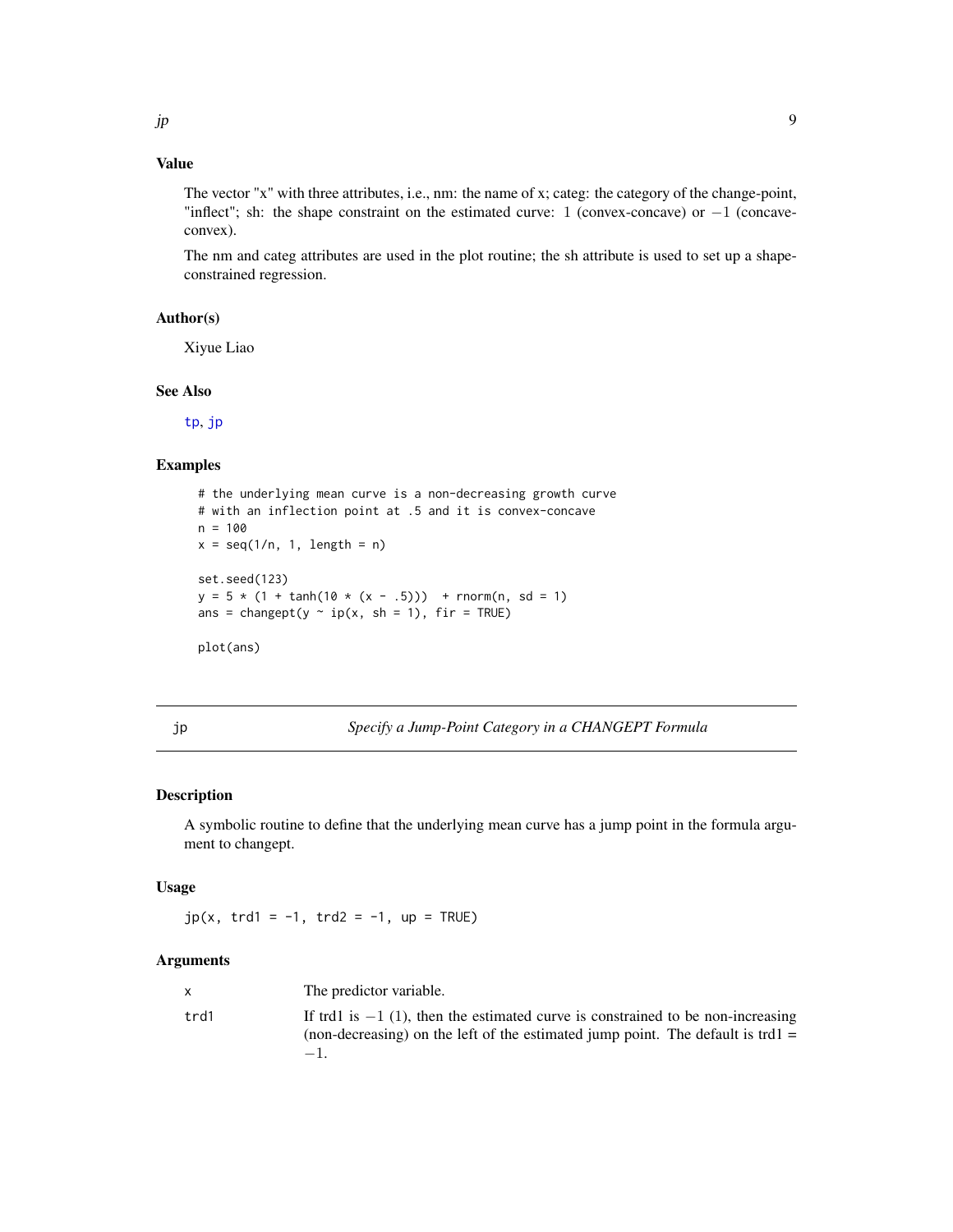<span id="page-9-0"></span>

| trd2 | If trd2 is $-1$ (1), then the estimated curve is constrained to be non-increasing<br>(non-decreasing) on the right of the estimated jump point. The default is trd2 =<br>$-1$ . |
|------|---------------------------------------------------------------------------------------------------------------------------------------------------------------------------------|
| up   | The jump direction at the jump point. The default is $up = TRUE$ , i.e., there is an<br>upward jump; otherwise, there is a downward jump.                                       |

#### Details

For the jump-point case, the user can choose either to impose a shape constraint on the estimated curve or not. If no shape constraint is imposed, only a jump point will be detected by the changept routine; otherwise, a jump point will be detected and the shape of the curve will be constrained according to the parameters trd1 and trd2 in a subinterval which is made of two consecutive knots and contains the jump point.

#### Value

The vector "x" with five attributes, i.e., nm: the name of x; categ: the category of the change-point, "jump"; trd1 and trd2: −1(non-increasing) or 1 (non-decreasing); up: the jump direction.

The nm and categ attributes are used in the plot routine; the trd1, trd2, and up attributes are used to set up a shape-constrained regression.

#### Author(s)

Xiyue Liao

#### See Also

[tp](#page-10-1), [ip](#page-7-1)

#### Examples

```
## Not run:
 # simulated curve with an upward jump at .7
 n = 1000
 x = \text{seq}(1/n, 1, \text{length} = n)set.seed(123)
 y = 4 * sin(5 * x) + 3 * x + (x > 7) + rnorm(n, sd = 1)ans = changept(y \sim jp(x))
 plot(ans)
```
## End(Not run)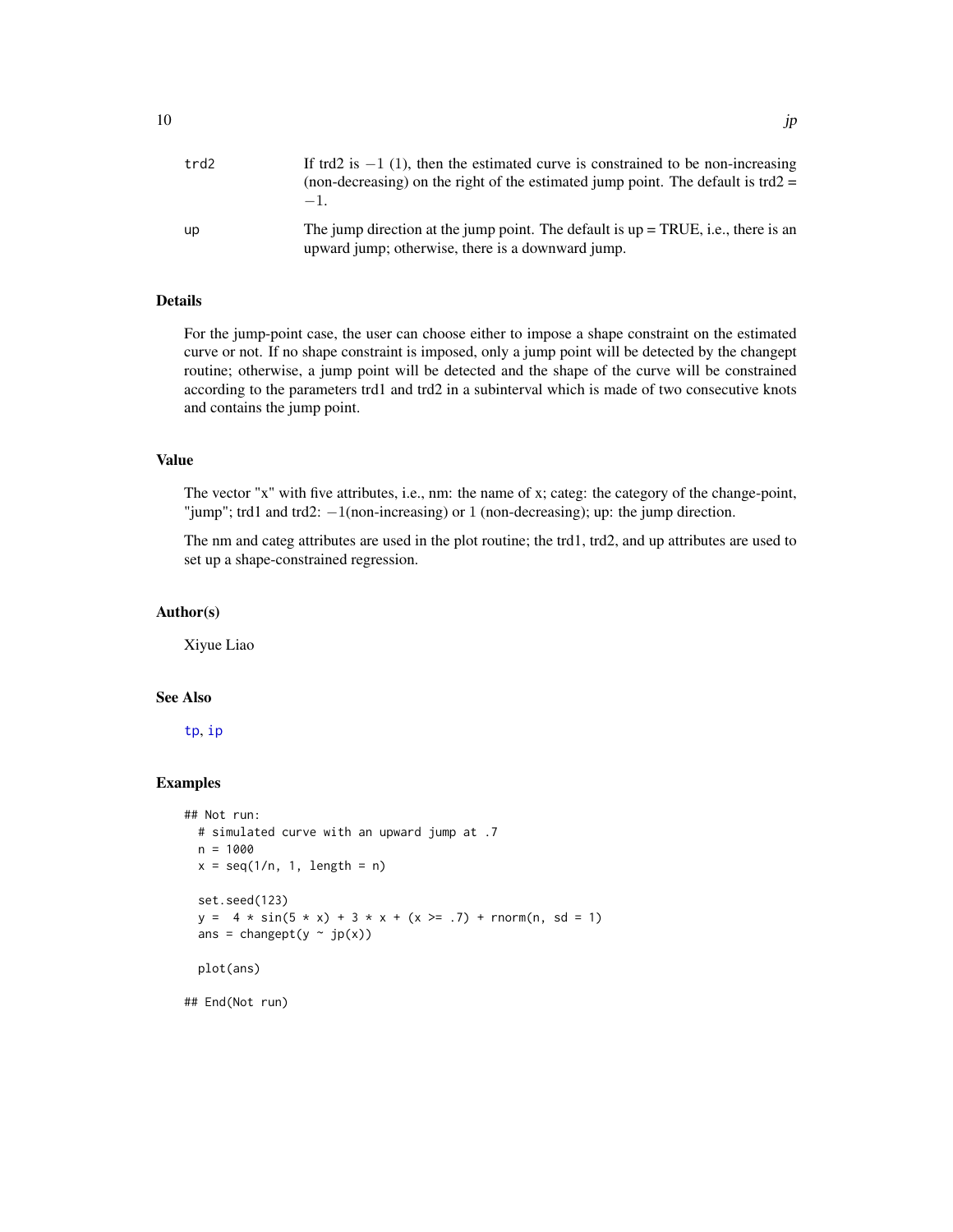#### <span id="page-10-1"></span><span id="page-10-0"></span>Description

A symbolic routine to define that the underlying mean curve is unimodal, i.e., it has a turn-around point, in the formula argument to changept.

#### Usage

 $tp(x, sh = 1)$ 

#### Arguments

|    | The predictor vector.                                                                |
|----|--------------------------------------------------------------------------------------|
| sh | If sh is 1, then the estimated curve is increasing-decreasing; if sh is $-1$ , it is |
|    | decreasing-increasing.                                                               |

#### Value

"tp" returns the vector "x" with three attributes, i.e., nm: the name of x; categ: the category of the change-point, "mode"; sh: the shape constraint on the estimated curve: 1 (increasing-decreasing) or −1 (decreasing-increasing).

The nm and categ attributes are used in the plot routine; the sh attribute is used to set up a shapeconstrained regression.

#### Author(s)

Xiyue Liao

#### See Also

[ip](#page-7-1), [jp](#page-8-1)

#### Examples

```
# the underlying mean curve is unimodal with a mode at .8
n = 100x = seq(1/n, 1, length = n)# a categorical covariate z with two levels (0 and 1)
z = rep(0:1, 50)set.seed(123)
y = 30 \times x^4 \times (1 - x) + (z == 1) \times .5 + \text{norm}(n, \text{sd} = 1)ans = changept(y \sim tp(x) + factor(z), family = gaussian())
plot(ans)
legend("topleft", "constrained fit for z = 1", bty = "n", col = "skyblue", lty = 2, lwd = 2)
```